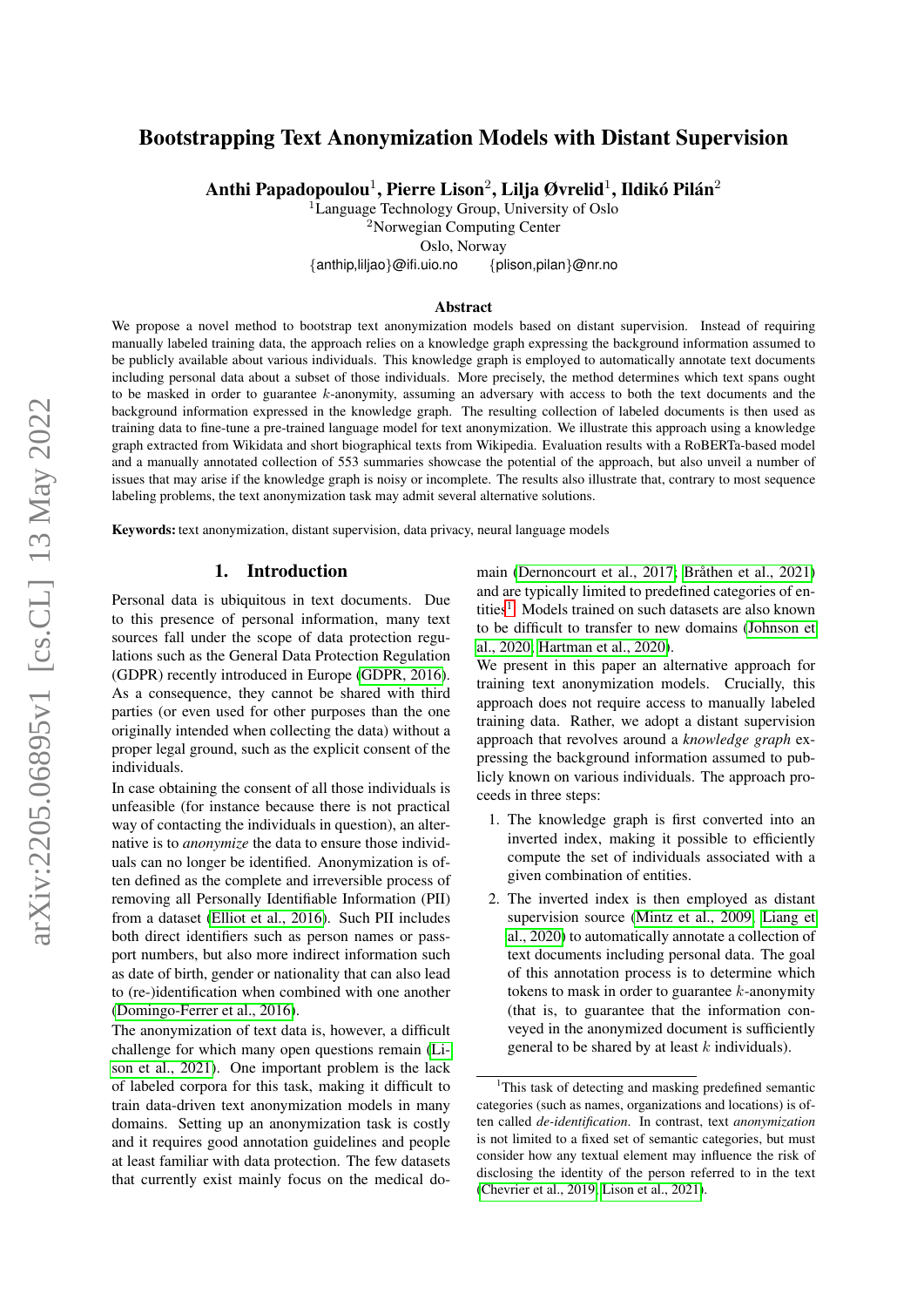<span id="page-1-0"></span>

Figure 1: General sketch of the approach, illustrated with some examples for clarity

3. Finally, this labeled collection of documents is used as training data to fine-tune a large, pretrained language model (in our case RoBERTa) for the task of determining which text span to mask in a given document.

The proposed approach has several benefits. As it relies on distant supervision, there is no need for manually annotating text documents with text spans to mask, a procedure that is costly and time-consuming. The approach also follows a *privacy-first* strategy that determines which terms to mask based on a privacy model (k-anonymity). This strategy provides an explicit account of the disclosure risk associated with a given set of masking decisions on a document, using the knowledge graph to represent the information that can be drawn upon by an adversary to uncover the identity of the individual(s) we seek to protect. This account of disclosure risk makes it possible to adjust the trade-off between data protection and data utility. Finally, the approach makes it arguably easier to port text anonymization models to new languages and domains, as knowledge graphs can often be reused across multiple languages and text genres.

The validity of the approach is evaluated through experiments with a collection of short biographical texts extracted from Wikipedia. Wikipedia biographies constitute an ideal test-bed for the proposed approach, as these texts contain a lot of PII, including both direct and quasi identifiers. Those biographical texts were then automatically annotated with text spans to masks using a knowledge graph derived from Wikidata. The general procedure is illustrated in Figure [1.](#page-1-0)

This paper makes three main contributions:

• A novel, privacy-first approach to the training of

data-driven text anonymization models in the absence of labeled data.

- An implementation of that approach with a large knowledge graph derived from Wikidata, which is applied to automatically label biographical texts from Wikipedia with text spans to mask.
- A new dataset<sup>[2](#page-1-1)</sup> of 553 Wikipedia summaries manually annotated for sensitive information, which we use to evaluate the empirical performance of the proposed approach.

The rest of the paper is structured as follows. The next section reviews related work on text anonymization. Section [3](#page-2-0) describes the three steps of our approach, which is then evaluated in Section [4.](#page-4-0) We conclude in Section [5.](#page-7-0)

## 2. Related Work

<span id="page-1-2"></span>As stipulated by Article 8 of the European Convention on Human Rights and Article 12 of the Universal Declaration of Human Rights, privacy is a fundamental right and an essential component of a democratic society. To ensure that every person remains in control over their own personal data, legal frameworks such as the General Data Protection Regulation (GDPR) [\(GDPR,](#page-9-0) [2016\)](#page-9-0) in the European Union spell out how personal data should be collected, processed and shared.

Personally identifiable information can be divided into main categories [\(Elliot et al., 2016\)](#page-9-1):

Direct identifiers: information that can be used to directly single out an individual, such as the person

<span id="page-1-1"></span> $2$ The dataset along with the guidelines is publically available: [https://github.com/anthipapa/](https://github.com/anthipapa/textanonymization) [textanonymization](https://github.com/anthipapa/textanonymization)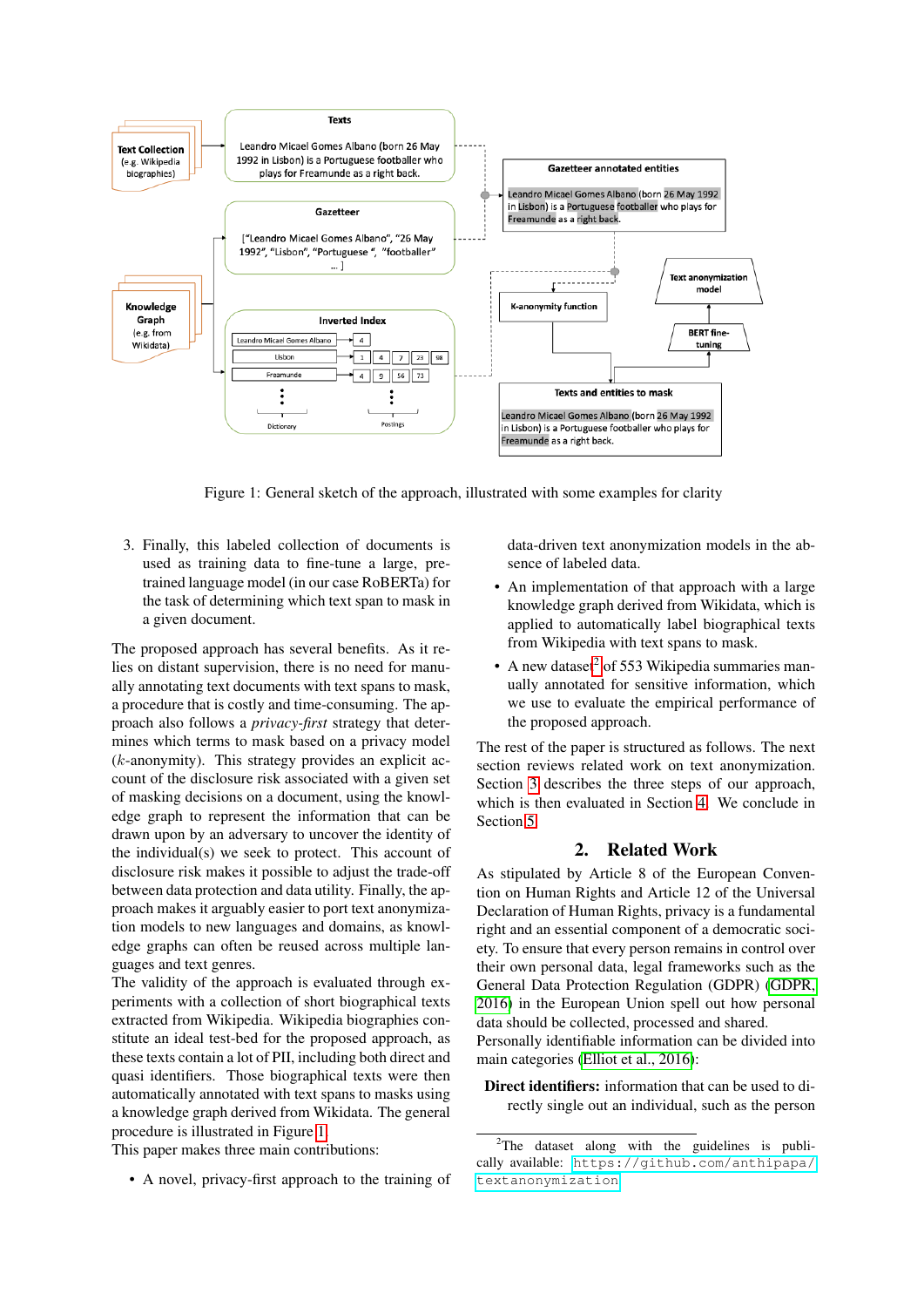name, social security or passport number, email address, bio-metric records, mobile phone number<sub>etc</sub>.

Quasi identifiers: information that is not univocally related to a unique individual, but may lead to identification when combined with other quasi identifiers<sup>[3](#page-2-1)</sup> such as date of birth, gender, ethnicity, religion, etc.

Although most existing work on anonymization focuses on quantitative tabular data, several studies have also investigated the problem of anonymizing text data, either from an NLP perspective or from the field of data privacy, and in particular privacy-preserving data publishing (PPDP).

The first NLP approaches relied on rule-based or ruleassisted methods for pattern detection mainly in medical text documents [\(Ruch et al., 2000;](#page-9-8) [Douglass et](#page-9-9) [al., 2005\)](#page-9-9). Recent approaches on the anonymization of medical health records focus on detecting direct identifiers and quasi identifiers using sequence labelling models trained from manually annotated data, focusing on pre-defined categories. [\(Deleger et al., 2013;](#page-8-3) [Der](#page-8-0)[noncourt et al., 2017;](#page-8-0) [Liu et al., 2017;](#page-9-10) [Hathurusinghe](#page-9-11) [et al., 2021\)](#page-9-11).

One drawback of these NLP approaches is that they are typically limited to detecting predefined (semantic) categories of identifiers and quasi identifiers, without taking into account other types of information that may uncover the identity of the person. For instance, the physical appearance of a person or their professional activities will often provide clues about the person identity, yet rarely belong to the semantic categories to detect. In addition, those methods typically mask all detected text spans uniformly, without making it possible to parameterize the anonymization process based on the estimated disclosure risk.

PPDP approaches to text anonymization, on the other hand, generally seek to enforce a *privacy model* such as k-anonymity [\(Samarati and Sweeney, 1998\)](#page-9-12), then search for the optimal set of masking operations – such as removal or generalization of the original values – to ensure the privacy model requirements are met.

The k-anonymity model was adapted for text data in the  $k$ -safety and  $k$ -confusability models [\(Chakaravarthy et](#page-8-4) [al., 2008;](#page-8-4) [Cumby and Ghani, 2011\)](#page-8-5). Both approaches require every sensitive entity to be indistinguishable from at least  $k - 1$  other entities. The entities are then generalized to become indistinguishable and thus, safe from disclosure risk. The t-plausibility model [\(Anan](#page-8-6)[dan et al., 2012\)](#page-8-6) introduced a similar approach based on the generalization of (already detected) terms, seeking to ensure that at least  $t$  documents can be derived through specialization of the generalized terms. A final model is  $C$ -sanitize (Sánchez and Batet, 2016) which provides a priori privacy guarantees by relying on the mutual information of the sensitive entities and the rest of the words in the document. The words that are more likely to lead to identification of the sensitive term to be protected, either individually or in combination with others, are then generalized. The mutual information scores used in C-sanitize are derived from cooccurrence counts in web data.

PPDP approaches makes it possible to explicitly adjust the trade-off between data protection and data utility. However, many PPDP approaches rely on the assumption that sensitive entities are already detected in a preprocessing step. They also often rely on external resources that may be difficult to gather, such as exhaustive collections of contexts for all entities to protect [\(Li](#page-9-3)[son et al., 2021\)](#page-9-3).

Finally, recent work has investigated the use of differential privacy [\(Dwork and Roth, 2014\)](#page-9-14) to generate synthetic texts [\(Sasada et al., 2021\)](#page-10-1) or obfuscate documents to protect them against authorship attribution [\(Fernandes et al., 2019;](#page-9-15) [Feyisetan et al., 2019\)](#page-9-16). However, those methods operate by introducing artificial noise either in the text or in the word representations derived from it. Contrary to the NLP and PPDP methods detailed above, those methods do not preserve the "truth value" of the document, and seek therefore to address a slightly different task than text anonymization. This aspect is particularly important for use cases related to clinical or legal NLP, where the anonymization process is typically not allowed to alter the document content beyond masking or generalising text spans containing personal information. For instance, a clinical report in which the description of symptoms, diagnostic, chosen treatment and clinical outcomes is not guaranteed to stem from a real patient would be of little interest to medical professionals. The same holds for court rulings in which the wording employed by the court (with the exception of personal identifiers) must generally be preserved without tampering.

# 3. Approach

<span id="page-2-0"></span>In the following subsections, we present the three main components of our approach.

## 3.1. Step 1: Modeling of background information

The term *background information* refers to an attacker's possible additional knowledge that could be used to re-identify an individual. Depending on the type of data to be anonymized, this information, as well how it was acquired by the attackers can vary. It is, of course, difficult to define exactly what this knowledge might be, but general assumptions can be useful [\(Desai](#page-8-7) [and Das, 2021\)](#page-8-7).

A convenient way to express this background information is through a knowledge graph connecting individuals with their various personal identifiers. This knowledge graph can be extracted from a variety of sources,

<span id="page-2-1"></span><sup>&</sup>lt;sup>3</sup>For instance, the combination of gender, birth date and postal code has been shown to single out between 63 and 87% of the U.S. population [\(Golle, 2006\)](#page-9-13).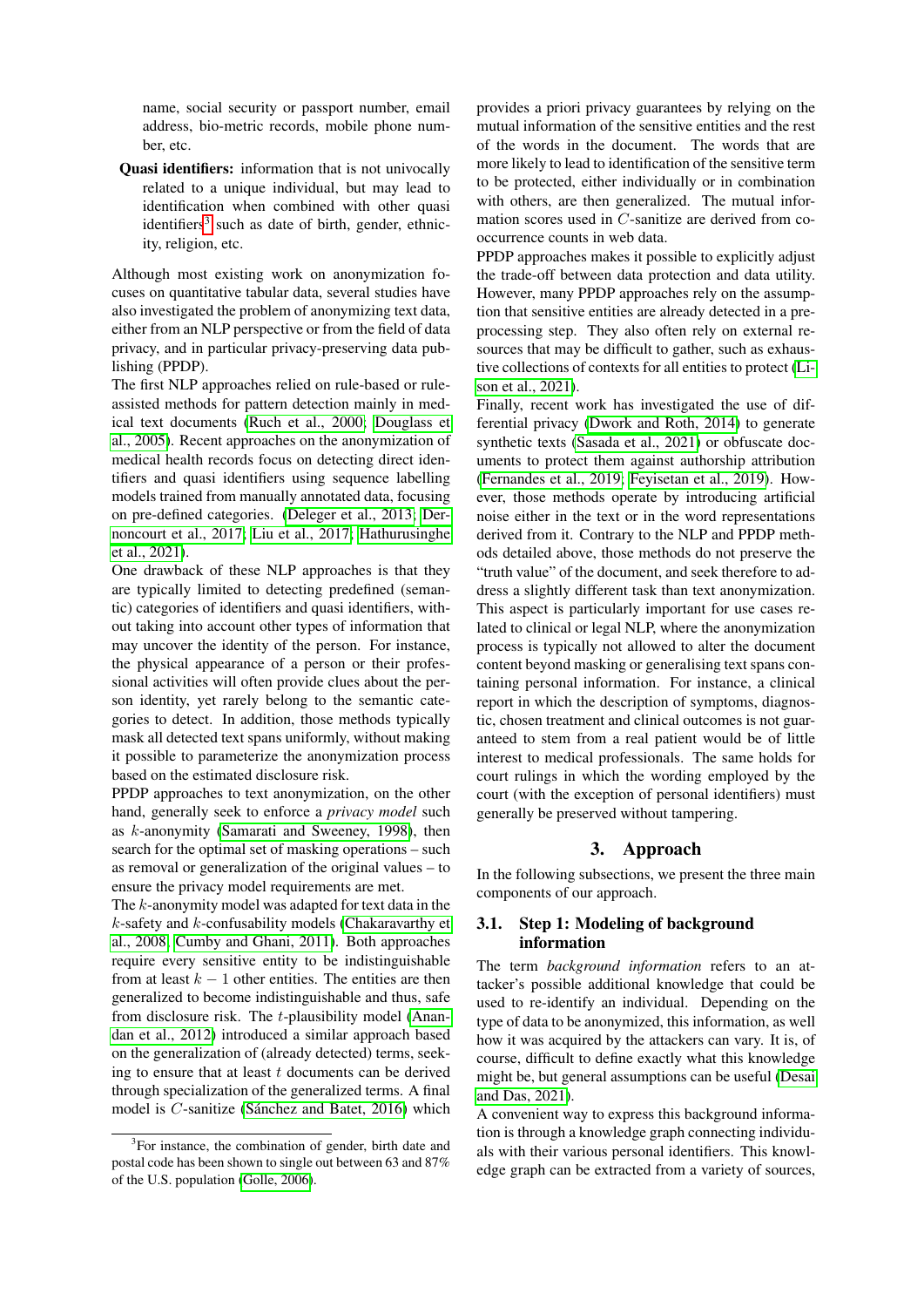such as structured databases, social network data or co-occurrence counts on web data [\(Sanchez and Batet,](#page-10-0) ´ [2016\)](#page-10-0).

However, knowledge graphs do not provide any efficient mechanism for determining the number of individuals associated with a particular combination of (quasi-)identifiers. This is particular problematic for quasi-identifiers that may be shared by a large set of individuals (e.g. male or female). To this end, we construct an *inverted index*[4](#page-3-0) from the knowledge graph. In our case, the inverted index associates terms to unique indices of each individual associated with this term. Figure [1](#page-1-0) includes an example of inverted index where the individual with index=4 is connected with the terms "Leandro Micael Gomes Albano", "Lisbon" and "Freamunde".

Based on this inverted index, one can then efficiently query the data structure to determine the list of individuals that are related to a given set of terms. This query can be implemented through a Boolean retrieval model, taking advantage of the fact that the postings are already sorted to compute their intersection. If the resulting set is a singleton, this means that the combination of terms allows us to uniquely re-identify the person. This is for instance the case for the combination of terms "Lisbon" and "Freamunde" in Figure [1.](#page-1-0)

One important benefit of using an inverted index to capture the relation between individuals and their quasiidentifiers is the fact that it can be easily extended to incorporate variations of identifiers. For instance, dates and person names can be expressed in multiple formats, common nouns may have synonyms, and even locations may have alternative written variants, such as Lisbon vs. Lisboa.

## 3.2. Step 2: Text Anonymization with Distant Supervision

Using documents related to individuals present in this knowledge graph, we can then automatically determine which terms to mask through queries on the inverted index. The first step is to search for term occurrences in the text using a gazetteer, as illustrated in Figure [1.](#page-1-0) Only some of the terms located by the gazetteer will need to be masked. We rely on the k-anonymity privacy model to account for the disclosure risk associated with a given set of terms in a document.  $k$ -anonymity was first introduced by [Samarati and Sweeney \(1998\)](#page-9-12) and requires every sensitive entity to be indistinguishable from at least  $k - 1$  other entities based on their attributes. Through  $k$ -anonymity, the individuals can be 'hidden' by being part of a larger group. The value of *k* can vary depending on the dataset that needs protecting, but it should be larger than 1, since  $k=1$  means

#### <span id="page-3-1"></span>def getTermsToMask(terms, postings, maxArity, 1 termSelect, k): 2  $\#$  terms: set of terms found in a document  $\frac{3}{3}$  $\#$  postings: inverted index<br> $\#$  maxArity: maximum arity of the term combinations  $\left| \begin{array}{c} 4 \end{array} \right|$  $\#$  maxArity: maximum arity of the term combinations  $\#$  termSelect: greedySelect or randomSelect (see below) 6  $\frac{4}{\#}$  termSelect: greedySelect or randomSelect (see below)  $\frac{4}{\#}$  k: k-anonymity value to satisfy  $# k:$  k-anonymity value to satisfy termsToMask  $=$   $\emptyset$ # We mask terms associated with  $\lt k$  individuals 11 for term in terms: 12 if len(postings[term])  $\langle k:$  13 Add term to termsToMask 14 while True: 16  $\#$  We create a set of possible term combinations,<br> $\#$  starting with pairs, then triples, etc.  $#$  starting with pairs, then triples, etc. termsTuples  $\leftarrow \emptyset$  20 for arity in  $[2,...\text{maxArity}]$ : 21  $newTuples \leftarrow combine(terms - termsToMask, arity)$  22 termTuples  $\leftarrow$  termTuples + newTuples 23 # For each term combination, we check whether the <br># intersection of postings gives  $\lt k$  individuals 20 intersection of postings gives  $\langle k \rangle$  individuals 26  $\vert$  27 for  $(\text{term}_1,...\text{term}_n)$  in termTuples: if  $1 \leq \text{len}(\bigcap_{i=1}^{n} \text{postings}[\text{term}_{i}]) \leq k$ :  $\neq$  If yes, we select a term to mask  $\qquad \qquad$  31  $s^{2}$ electedTerm ← termSelect(term<sub>1</sub>,..., term<sub>n</sub>, postings)  $\begin{vmatrix} 32 \\ 33 \end{vmatrix}$ Add selectedTerm to termsToMask # and restart the evaluation of term combinations 34 break 35 **else:**  $\#$  stop when all combinations satisfy k-anonymity **break** 38 break 38 if terms = termsToMask:  $\#$  or if all terms are masked 39 break and the set of the set of the set of the set of the set of the set of the set of the set of the set of the set of the set of the set of the set of the set of the set of the set of the set of the set of the set of the return termsToMask 42 def greedySelect(terms, postings):<br>  $\#$  greedy selection: select term with shortest posting list 45 greedy selection: select term with shortest posting list return arg min<sub>term<sub>i</sub>∈terms postings[term<sub>i</sub>] 46</sub> def randomSelect(terms, postings): 48 return select random term from terms 49

8

10

15

 $\frac{17}{18}$ 

 $24$ 

28

30

36<br>37

41

43

47

Algorithm 1: Extraction of terms to mask in a document, based on k-anonymity and posting lists mapping each possible term to the list of persons associated with it. When a combination of quasi-identifiers breaks the k-anonymity constraint, we either select the term with the shortest posting (greedySelect), or choose a random term (randomSelect).

no anonymity. A common recommendation is to use  $k=5$  [\(El Emam and Dankar, 2008\)](#page-9-18), which we follow in our experiments.

Algorithm [1](#page-3-1) is employed to determine the terms to mask in a document based on the posting lists. The algorithm starts (lines 11-14) by checking whether some terms need to be directly masked (as their presence would break k-anonymity). This is for instance the case for the term "Leandro Micael Gomes Albano", which is related to a single individual. The procedure continues by forming gradually more complex combinations of terms, and computing the intersection of their posting lists (lines 27-29). Intersections of size  $\lt k$  represent a breach of k-anonymity, and imply that at least one of their terms must be masked. Several strategies can

<span id="page-3-0"></span><sup>&</sup>lt;sup>4</sup>An inverted index is a data structure commonly used in information retrieval, and consists of an index mapping terms to the documents they occurred in [\(Manning, 2008\)](#page-9-17). Those documents are represented through a sorted list of indices, making it possible to efficiently compute intersections.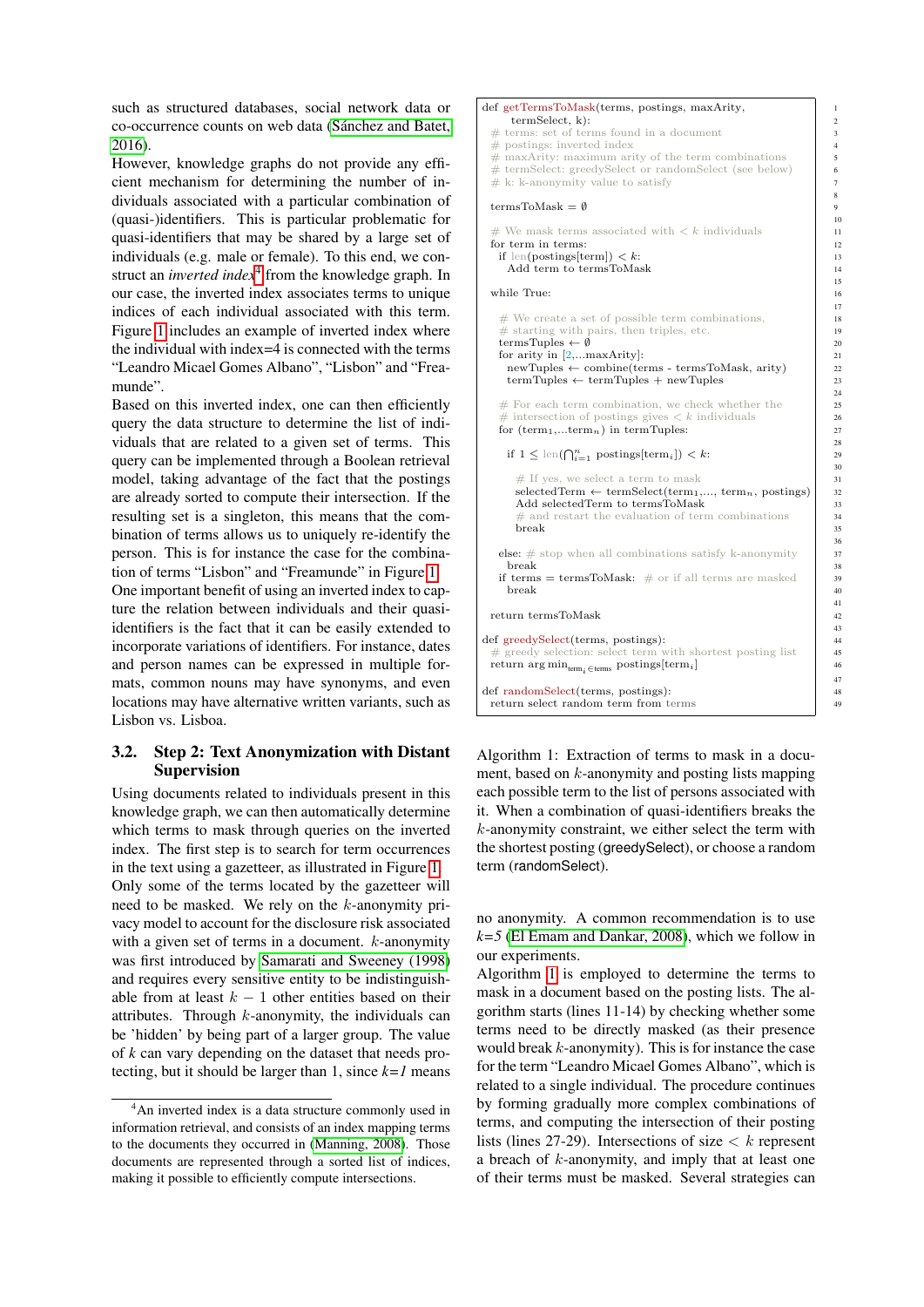be followed to determine which term is most useful to mask in each combination. In this work, two strategies have been implemented. The greedy strategy (lines 45- 47) consists in systematically masking the most specific term – that is, the term with the shorted posting list. Alternatively, one can also select at random the term to mask in each combination.

## 3.3. Step 3: Fine-tuning

The two steps above result in an automatically annotated dataset that can be directly used to fine-tune a language model. Thisincreases the ability of the model to generalize to texts and individuals not covered in the knowledge graph.

We frame the problem of text anonymization as a token-level sequence classification task. In this paper, we rely on BERT [\(Devlin et al., 2019\)](#page-9-19), a large, transformer-based language model employed in many sequence classification tasks in the field of NLP, including recent work on data privacy [\(Alsentzer et al., 2019\)](#page-8-8). More specifically we use a RoBERTa model [\(Liu et al.,](#page-9-20) [2019\)](#page-9-20) for our experiments. As in most distant/weak supervision frameworks [\(Mintz et al., 2009;](#page-9-6) [Ratner et](#page-9-21) [al., 2017\)](#page-9-21), the training of a generic, neural model allows us to process arbitrary texts without depending on the availability of external resources such as knowledge graphs.

# 4. Evaluation

<span id="page-4-0"></span>The proposed approach is evaluated on short biographical texts extracted from Wikipedia, using graph data from Wikidata to determine the terms to mask to ensure k−anonymity. We first present the document collection and knowledge graph, and then describe a manually annotated test set of biographies employed to assess the performance of the fine-tuned RoBERTa models. We then present our results and discuss them.

# 4.1. Distant labelling of Wikipedia articles

The relevant background knowledge for this task comes from Wikidata<sup>[5](#page-4-1)</sup>. Wikidata provides structured data, acquired and maintained collaboratively. It is at times used directly by Wikipedia, but typically restricted to the creation of the page's infobox. We assume that this is all the possible knowledge an attacker could acquire and use against our dataset. At this stage this knowledge graph is limited, but can be expanded to include more information or altered to be domainspecific.

The knowledge graph employed in this work consists of entities such as names, nicknames, translations, professions, places of birth and death, and more. To handle entities that may have several surface realizations, we augmented the inverted index to include all possible variants of a given term. This includes dates (e.g. 1992-08-05 → 5 May, 1992), person names ("Leandro Albano"  $\rightarrow$  "L. Albano"), country-nationality pairs

(Austrian-Austria), and alternative names for locations. A white list of very frequent terms was also established to filter out common words from the knowledge graph that are deemed generic enough not to necessitate any masking, as for example "born", "age", "man", "woman". The resulting inverted index comprises 22 034 977 terms.

This knowledge graph was then applied on a dataset of short Wikipedia biographies [\(Lebret et al., 2016\)](#page-9-22) whose entries were filtered to consist of only humans that are also present in the knowledge graph, resulting in a total of 502 678 distinct biographies. The dataset was already split into training (80%), validation (10%), and test datasets (10%), which was preserved in this evaluation. The biographical texts are about 4 sentences long on average, with a standard deviation of 3.58.

## <span id="page-4-3"></span>4.2. Evaluation data

We conduct a manual annotation effort on a subset of summaries for evaluation purposes. A random sample of 553 summaries was extracted from the test dataset. The distribution of summary lengths reflects that of the test dataset, with the average being 4 sentences (11%), while around 65% were summaries with less than the average. The largest summary in the sample was 20 sentences long.

For the manual annotation, the TagTog<sup>[6](#page-4-2)</sup> tool was used with 5 annotators, four undergraduate students in law, and one NLP researcher. These annotators were already familiar with the annotation task, as they had been trained and conducted similar annotation efforts in the past. They were also provided with detailed annotation guidelines and examples to follow. The objective of the annotation was to (1) find terms associated with personal information and (2) decide which of those terms ought to be masked to conceal the identity of the individual in the biography.

Of the 553 summaries, 20 biographies were annotated by two annotators, and the rest by a single annotator. The annotators were provided with pre-annotations to mark terms that were likely to express personal information. Those pre-annotations were generated by combining the gazetteer (see Section [3\)](#page-2-0) with a neural NER model and a set of heuristics to recognize dates and numerical values. It should, however, be stressed that the annotators were explicitly instructed to only use those pre-annotations as a starting point and correct them as they see fit – either by modifying/deleting terms that did not include any personal information, or by inserting new terms that were ignored by the pre-annotations. See the Appendix for two annotation examples.

After modifying the spans, the annotators were also tasked with correcting or assigning a semantic category to the span. In the pre-annotations this label was given by the NER model, while MISC was used for entities taken from the inverted index and did not fall into any

<span id="page-4-1"></span><sup>5</sup><https://www.wikidata.org/>

<span id="page-4-2"></span><sup>6</sup><https://www.tagtog.net/>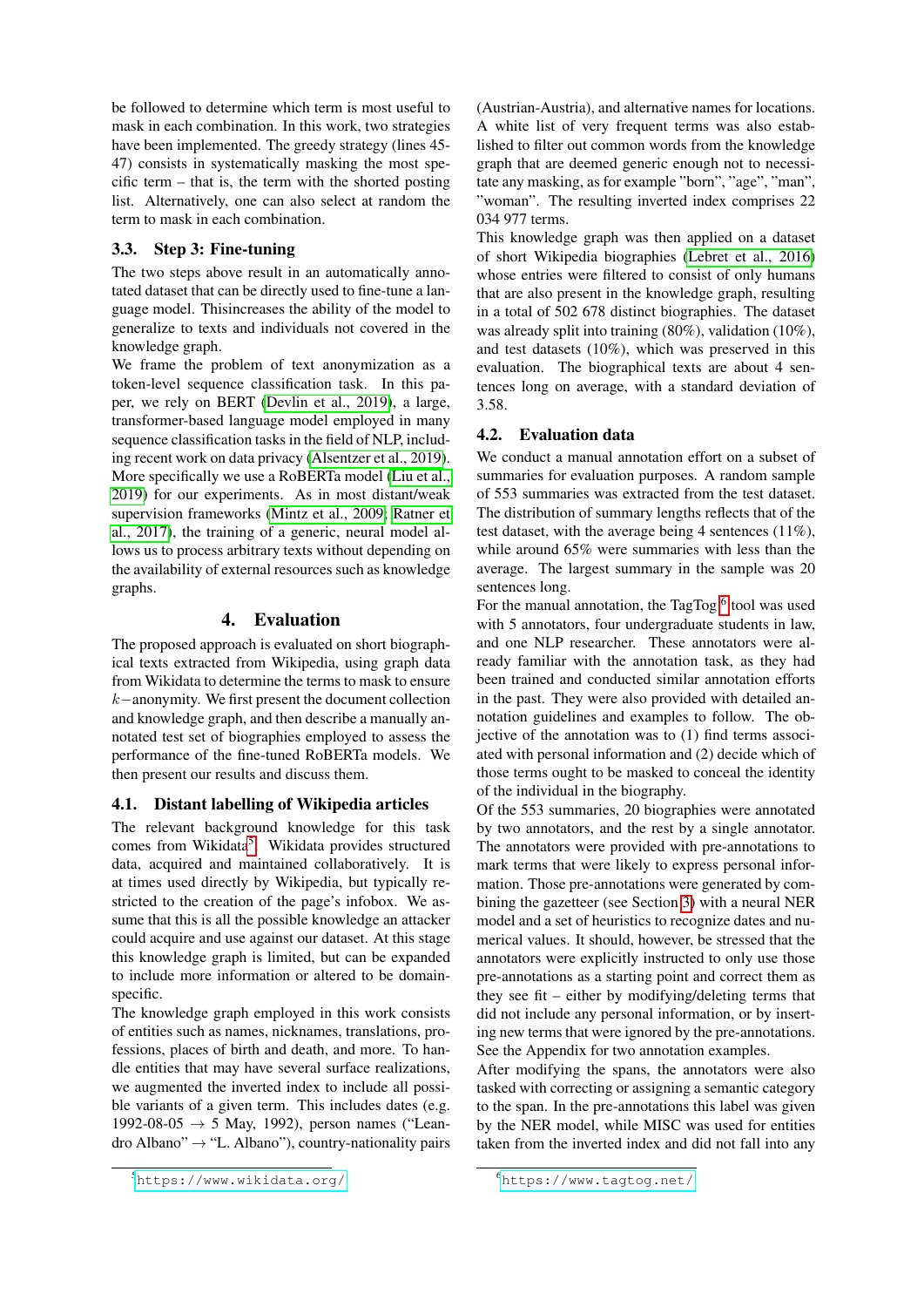<span id="page-5-0"></span>

| Entity type     | Examples                                                 | # of mentions | % masked |
|-----------------|----------------------------------------------------------|---------------|----------|
| <b>PERSON</b>   | names, nicknames, spelling variations - translations     | 2005 (17%)    | 99%      |
| <b>LOC</b>      | cities, countries, infrastructures                       | 979 (8.7%)    | 75%      |
| <b>ORG</b>      | schools, universities, churches                          | 1667 (14.8%)  | 84%      |
| <b>DEM</b>      | nationalities, job titles, education, health information | 2180 (19.4%)  | 27%      |
| <b>DATETIME</b> | dates, time, durations                                   | 2158 (19.2%)  | 84%      |
| <b>QUANTITY</b> | percentages, meters, monetary values                     | 403 $(3.5\%)$ | 74%      |
| <b>MISC</b>     | miscellaneous (not part of above categories)             | 1806 (16%)    | 57%      |

Table 1: Statistics on the semantic type.

<span id="page-5-1"></span>

| Entity type # of instances               | %                 |
|------------------------------------------|-------------------|
| <b>DIRECT</b><br><b>OUASI</b><br>NO MASK | 14%<br>56%<br>30% |

Table 2: Statistics on the identifier type.

of the model's types. The categories along with some examples and basic statistics are shown in Table [1.](#page-5-0)

After this initial step of term detection, the annotators had to determine which of these terms could lead to the identification of the individual, either as direct or quasi-identifiers (see Section [2\)](#page-1-2). Each term is therefore labeled as one of three mutually exclusive identifier types:

DIRECT if the term denotes a direct identifier

QUASI if the term denotes a quasi identifier

NO MASK if the term can be left in clear text without impairing k−anonymity

Table [2](#page-5-1) shows the number of instances per identifier type.

For the 20 multi-annotated texts, we calculated interannotator agreement on the identifier type, by calculating Cohen's  $\kappa$ , as well as Krippendorff's  $\alpha$  on the span and on the character level [\(Artstein and Poesio,](#page-8-9) [2008\)](#page-8-9), with the first being based on agreement and the latter based on disagreement. The results are summarized in Table [3.](#page-5-1) Inter-annotator agreement for identifier types is not a reliable measure of the quality of the annotations in this setting, since there may be several equally correct solutions to a given anonymization task [\(Lison et al., 2021\)](#page-9-3), which is also reinforced by the disagreement between annotators. Out of the 74 disagreements, 64 were between the QUASI and NO MASK label pairs, while 10 were between the DIRECT and QUASI label pairs.

### <span id="page-5-3"></span>4.3. Distant supervision models

We use the automatic annotations from the greedy and the random functions to train two RoBERTa models with a linear inference layer on top (*GreedyBERT, RandomBERT*). The parameters used to train the models can be found in Table [7](#page-8-10) in the appendix.

Table 3: Inter-annotator agreement on the identifier type.

We evaluate the performance of the models both against the automatically labeled development and test data, and on the manually annotated dataset of 553 biographies. We calculate precision, recall, and  $F_1$ -score on the entity level, modifying our script to account for cases when there is a partial match between the prediction and the true string regarding boundaries, but where the latter is always masked (e.g. "from Winnipeg", instead of "Winnipeg").

## 4.4. Experimental Results

The evaluation on the automatically annotated data is meant to evaluate the feasibility of the approach, i.e., to test whether or not the background knowledge allows for a learnable annotation, whereas the manually annotated data is employed to assess the generalizability of the approach. Table [4](#page-6-0) shows the result for the first type of evaluation, which shows comparable performance.

We then test the performance of the models on the manually annotated dataset. To contrast the annotation provided by our approach with a standard named-entity annotation task, we also run a named entity recogniser based on the RoBERTa language model [\(Liu et](#page-9-20) [al., 2019\)](#page-9-20) and fine-tuned for NER on the Ontonotes v5 [\(Weischedel et al., 2011\)](#page-10-2), as implemented in spa $Cy^{7}$  $Cy^{7}$  $Cy^{7}$ . Since the manually annotated dataset also included information on the identifier type of each masked term, we also calculate recall for direct and quasi identifiers separately. Recall is the most critical metric for anonymization tasks since false negatives could directly lead to re-identification. These results are shown in Table [5.](#page-6-1)

We also assess the empirical performance of the greedy and random models on the recently released TAB cor-

<span id="page-5-2"></span><sup>7</sup><https://spacy.io>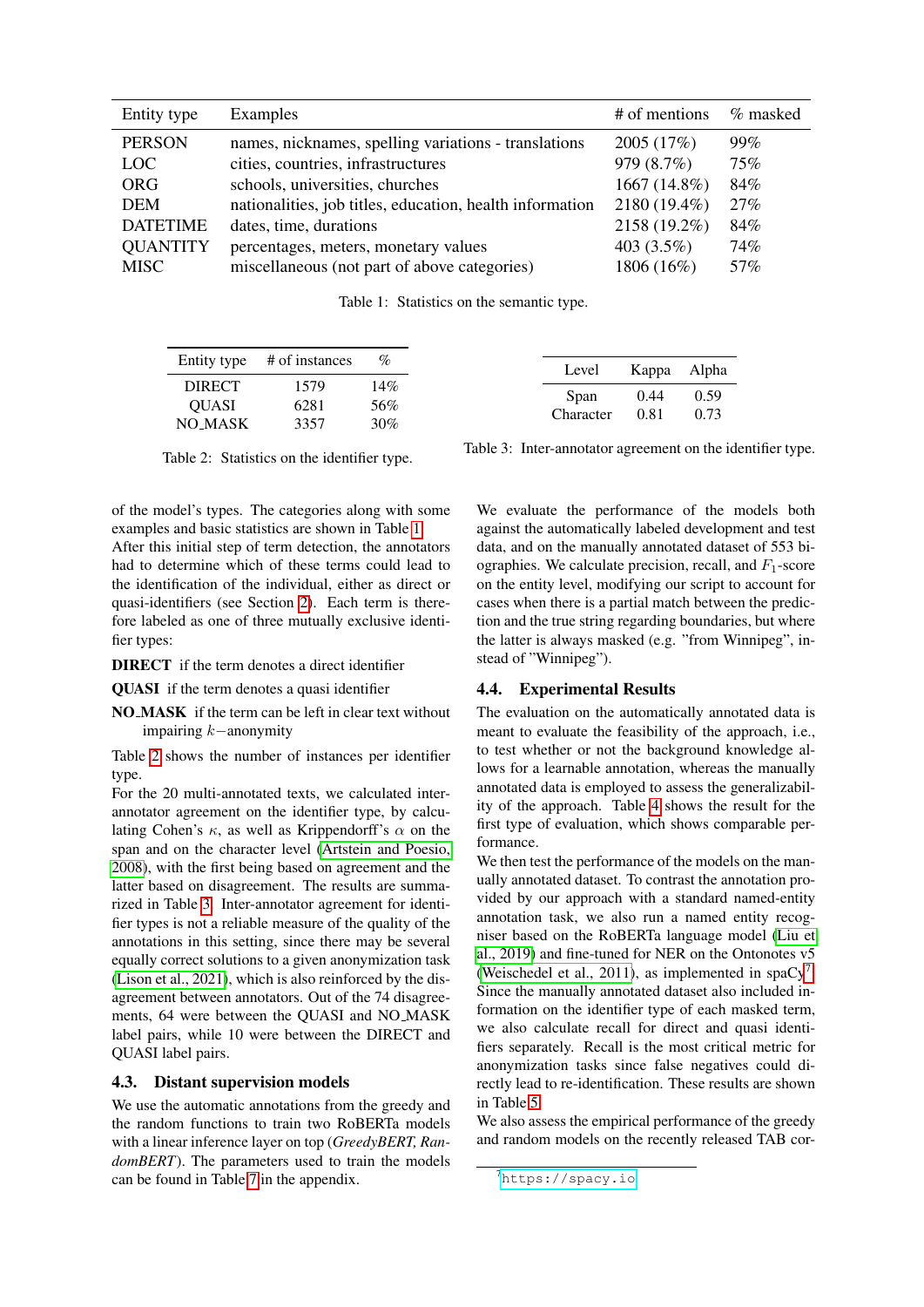<span id="page-6-0"></span>

|                                                | Dev |                         | <b>Test</b>                                           |       |       |
|------------------------------------------------|-----|-------------------------|-------------------------------------------------------|-------|-------|
| GreedyBERT 0.895 0.911 0.903 0.883 0.910 0.897 |     |                         | Precision Recall F1 score   Precision Recall F1 score |       |       |
| RandomBERT 0.811                               |     | $0.928$ $0.866$ $0.801$ |                                                       | 0.921 | 0.860 |

<span id="page-6-1"></span>Table 4: Entity-level precision, recall and  $F_1$  scores of greedy and random RoBERTa on the automatically labeled data. The scores account for exact matches, as well as modulo postprocessing to ignore boundary mismatches due to punctuation or prepositions

|                   | Precision | $Recall_{all}$ | $Recall_{direct}$ | $Recall_{quasi}$ | F1 score |
|-------------------|-----------|----------------|-------------------|------------------|----------|
| ROBERTA NER       | 0.770     | 0.845          | 0.810             | 0.801            | 0.805    |
| GreedyBERT        | 0.669     | 0.836          | 0.898             | 0.774            | 0.743    |
| <b>RandomBERT</b> | 0.650     | 0.832          | 0.895             | 0.770            | 0.730    |

Table 5: Entity-level precision, recall and  $F_1$  score of greedy and random RoBERTa on the manually labeled dataset of 553 Wikipedia biographies, compared to the results obtained by a RoBERTa neural language model fine-tuned for Named Entity Recognition on Ontonotes v5.

<span id="page-6-2"></span>

|                               | Precision | $Recall_{all}$ | $Recall_{direct}$ | $Recall_{quasi}$ | F1 score |
|-------------------------------|-----------|----------------|-------------------|------------------|----------|
| ROBERTa NER                   | 0.441     | 0.906          | 0.940             | 0.874            | 0.565    |
| Longformer fined-tuned on TAB | 0.836     | 0.919          | 1.000             | 0.916            | 0.876    |
| GreedyBERT                    | 0.260     | 0.814          | 0.782             | 0.847            | 0.394    |
| <b>RandomBERT</b>             | 0.263     | 0.668          | 0.530             | 0.806            | 0.377    |

Table 6: Entity-level precision, recall and  $F_1$  score on the test set of the Text Anonymization Benchmark (TAB). The tables compares the greedy and random RoBERTa against the RoBERTa model fine-tuned on Ontonotes and a Longformer model fine-tuned on the training set of TAB.

pus (Pilán et al., 2022), which comprises 1,268 court cases from the European Court of Human Rights, annotated to evaluate text anonymization methods. This allows us to determine the robustness of the proposed distant supervision approach across different domains. The cases were annotated following similar guidelines to the manually annotated Wikipedia biographies. Table [6](#page-6-2) shows the results on the test set of the TAB corpus. The Table also includes the performance of the neural NER model as well as a Longformer model trained on the training set of the TAB corpus, as detailed in (Pilán et al., 2022).

## 4.5. Discussion

The performance of a model trained using distant supervision will necessarily depend on the quality and coverage of the knowledge graph employed to generate the labels. In this work the coverage of the knowledge graph (and of the inverted index derived from it) will influence (1) which terms will be considered as personal information and (2) which of those terms will need to be masked to enforce k-anonymity.

The experimental results illustrate some of the limi-

tations of using Wikidata as background knowledge. There were many instances of information mismatch between Wikipedia and Wikidata (e.g. different name spellings, information present in Wikipedia but not Wikidata). This led to either some PII not being part of the annotations or being partially annotated, which also resulted in the models often deciding to mask parts of entities instead of the entire spans. On the other hand, the automated masking based on the inverted index also led to some spurious masking decisions, notably for rare terms that do not express PII but are tied to a small set of individuals in Wikidata.

When testing the models on the manually annotated Wikipedia (Table [5\)](#page-6-1), we see that the performance of the two RoBERTa models is better for direct identifiers compared to the the neural NER system, with the latter outperforming the models on the rest of the metrics. The lower precision of the models is an indication of the aforementioned issue of background information choice, since the models tend to mask information that would not generally be considered a PII, due to the presence of similar terms in the inverted index, or mask terms that the annotators decided not to mask, while the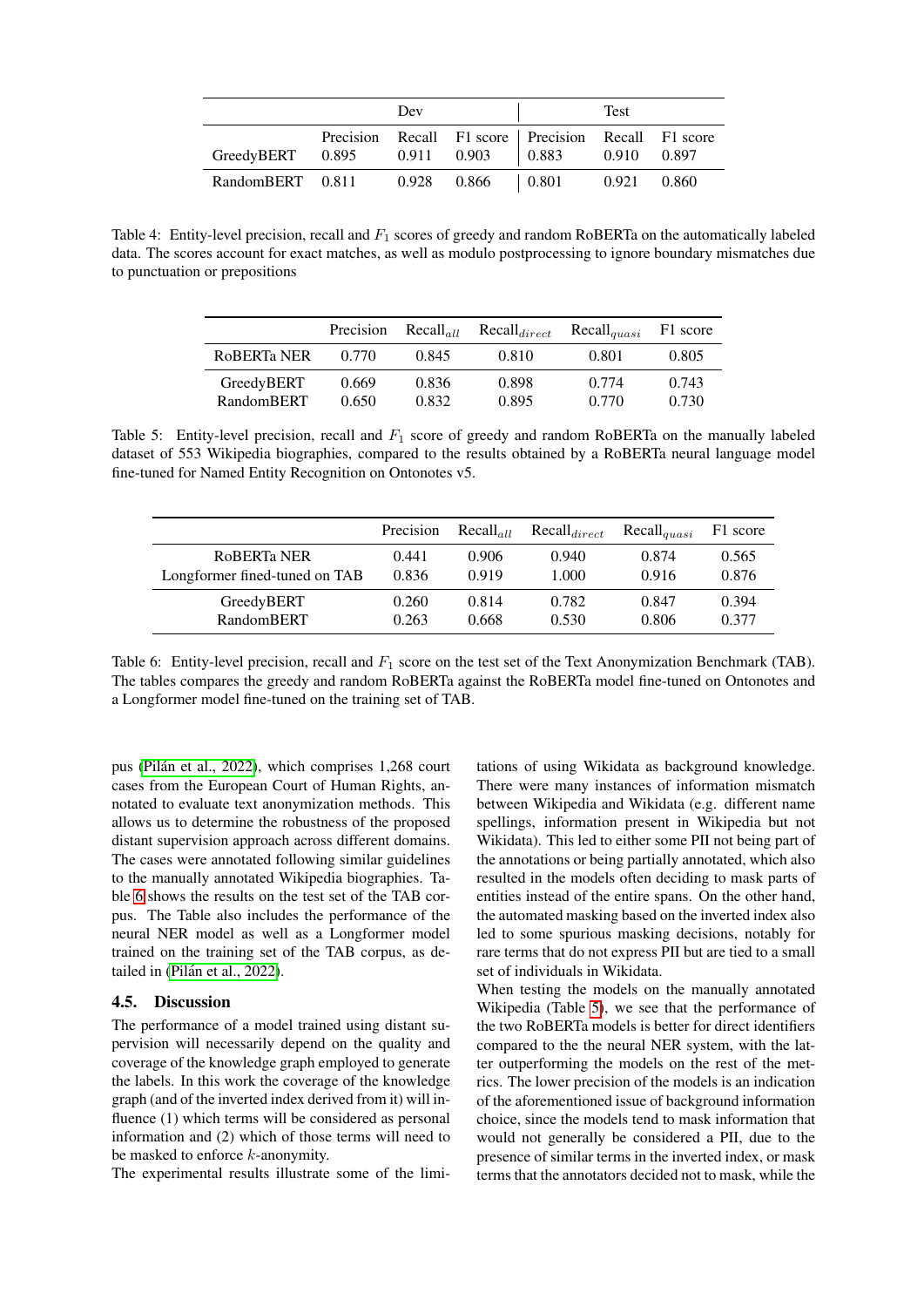low recall can also be attributed to the models' masking decisions not being a part of the annotations.

While also analyzing the masking decisions made by the annotators we observe an over-masking trend, as well as a tendency to mask named entities to a larger extent, especially for longer texts since those are the 'safer' choices (e.g. as shown in Table [1,](#page-5-0) the most prominently masked categories were PERSON, ORG, and DATETIME while regarding identifier type 56% of the masked tokens were quasi identifiers, and only 30% were left unmasked, as shown in Table [2\)](#page-5-1). As mentioned above, there is no gold answer regarding the set of masking decisions, as long as the identity of the individual is protected, as also shown by the low recall on quasi identifiers in Table [5.](#page-6-1) For this reason we manually compared the output of the models against both the neural NER system and the manual annotations for a few texts, and we observed that despite their low scores, the two RoBERTa models often offer masking decisions, which despite not being similar to that of the annotator(s) or complete in the sense of entity boundaries, were able to prevent identification.

#### Original Text

Jenn Mierau is a Canadian electropop musician originally from Winnipeg, who is now based in Montreal.

#### Human annotator

\*\*\*\*\*\*\* is a Canadian electropop musician originally from \*\*\*\*\*\*\*, who is now based in Montreal.

#### Mask from supervised NER model

\*\*\*\*\*\*\* is a \*\*\*\*\*\*\* electropop musician originally from \*\*\*\*\*\*\*, who is now based in \*\*\*\*\*\*\*.

#### Mask from distantly supervised RoBERTa model

\*\*\*\*\*\*\*\* \*\*\*\*\*\*\* is a Canadian \*\*\*\*\*\*\* musician originally \*\*\*\*\*\*\*, who is now based in Montreal.

The distantly supervised model produces mask a set of decisions that include direct identifiers (full name), but also over-masks (e.g. "from Winnipeg" instead of "Winnipeg") or masking spans that the annotators did not choose to mask (e.g. musician). Despite the model's masking decisions preventing identification, this behavior is not reflected in the evaluation results. The combination of "Canadian", "musician" and "Montreal" does not lead to re-identification (excluding Wiki-related pages since this is the source of the data).

Partial masking of spans as reflected in our evaluation only covers specific cases when the boundaries of the prediction are slightly different than those of the annotated span (e.g. masking "from Winnipeg" instead of just "Winnipeg" is a correct masking decision). More importantly, the reason behind the performance of the model is the lack of representation of the model's predictions in the pool of acceptable answers, as annotated by human annotators. This is reflected in examples like "musician" being masked.

By evaluating the performance of the models on domain specific data, we observe a lower recall on direct identifiers (Table [6\)](#page-6-2) compared to that on the Wikipedia dataset. This is due to direct identifiers that were not present in the training data (e.g. codes). The higher recall score on quasi identifiers along with the very low precision score, shows that the models over-masked the text, resulting in very low data utility.

Court cases contain a lot of information that is not directly relevant to the case (e.g. organisation names or locations) which should not be masked. The two RoBERTa models and the NER model mask a large number of spans, regardless of the level of informativeness, based on their low precision score. This trend shows that all generic systems tend to over-mask text that is domain specific, especially compared to a model directly trained on the manual annotations, as shown in Table [6,](#page-6-2) which shows both high recall and high precision scores meaning that it strikes a balance between data utility and privacy risk.

### 5. Conclusion

<span id="page-7-0"></span>We proposed a novel method to automatically annotate text documents containing personal information using background information expressed as a knowledge graph. The long-term objective of such an approach is to bootstrap text anonymization models in the absence of supervised training data, using distant supervision to determine which text spans to mask to enforce a privacy model such as  $k$ -anonymity. The automatically annotated documents can then be employed to fine-tune a pretrained language model.

An implementation of the approach using Wikipedia biographies and Wikidata as background information is presented. We evaluate the approach on a manually annotated set of biographies and domain specific data. Our experimental results demonstrate that the performance of the approach is heavily dependent on the choice of background knowledge. The results, especially when compared to actual model output, illustrate the challenge of evaluating such a task when the acceptable pool of possible masking solutions is not limited to just one answer, as well as the need for an extensive and broad knowledge graph.

Future work will investigate several research directions. One important issue is enhancing the quality of the knowledge graph to improve the coverage of quasiidentifiers, while filtering out spurious terms that do not express PII. Furthermore, we aim to extend the inverted index with other sources of background knowledge beyond structured databases, and in particular cooccurrence estimates from raw, web-scale data. Such broad knowledge graphs can then be adapted and used for another given domain.

## 6. Acknowledgements

We acknowledge support from the Norwegian Research Council (CLEANUP project6, grant nr.308904).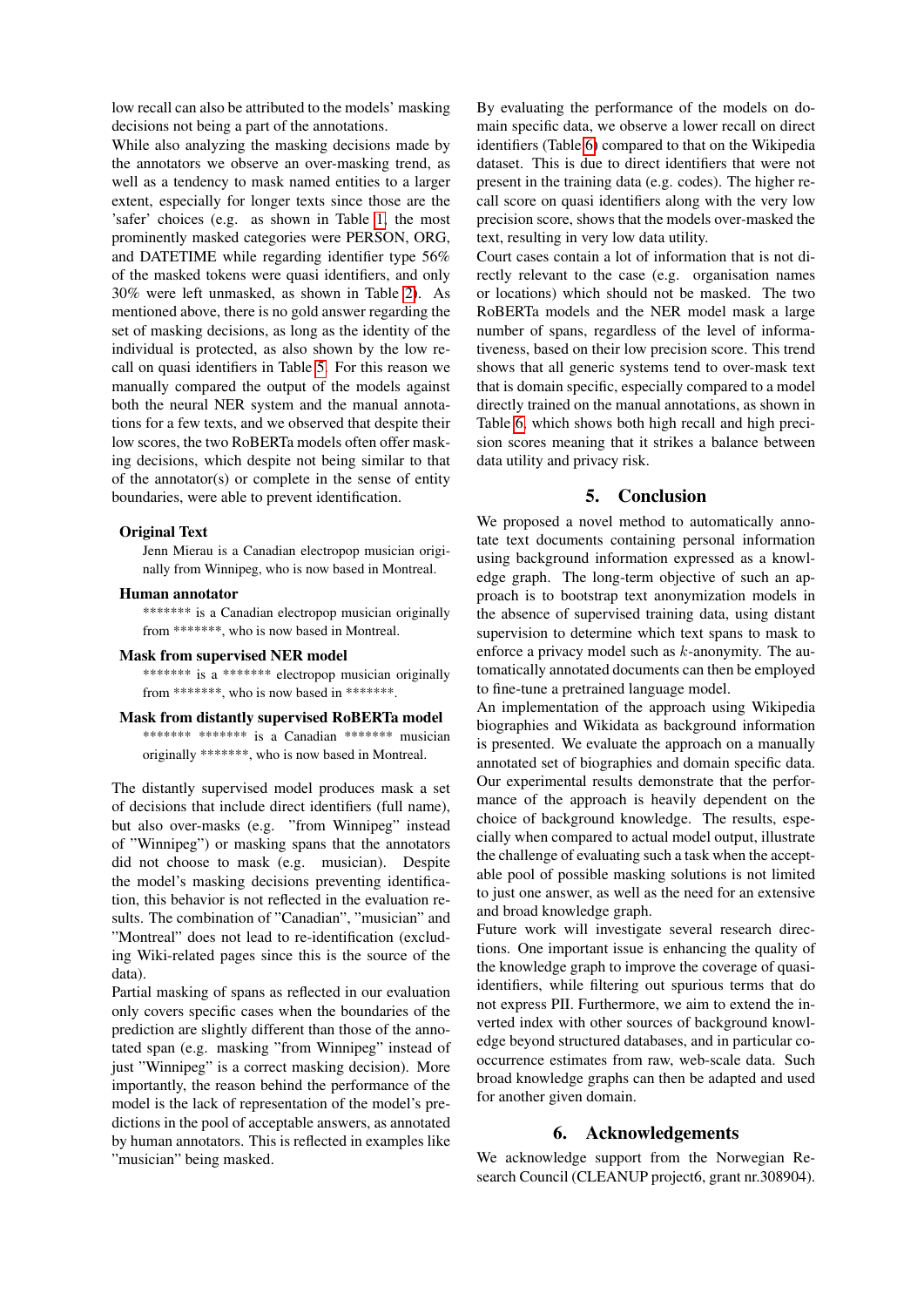<span id="page-8-11"></span>Task: Annotate this biographical text to conceal the identity of the main person; darrell griffith

tein, is an <mark>American</mark> former <mark>basketball player</mark> who spent his entire professional n Griffith (born June 16, 1958), also known by his nickname Dr. Dunk career with the Utah Jazz of the National Basketball Association. He played collegiately at the University of Louisville. He is widely regarded as one of the greatest college basketball players of all time

[Annotator: . Individual to protect: darrell griffith]

Figure 2: Step 1 of the annotation process: identification of entities that express personal information.

<span id="page-8-12"></span>

, Individual to protect: darrell griffith] [Annotator:

Figure 3: Step 2 of the annotation process: decision on which entities to mask in the text.

# Appendix

Example of the setup for the annotation task mentioned in Section [4.2.](#page-4-3) Figure [2](#page-8-11) shows the initial entities that were identified as expressing personal information (*Step 1*), and Figure [3](#page-8-12) illustrates the final result with the entities that the annotators decided to mask replaced with \*\*\* (*Step 2*).

Table [7](#page-8-10) shows the parameters used to train greedy and random RoBERTa on the automatically annotated datasets, mentioned in Section [4.3.](#page-5-3)

<span id="page-8-10"></span>

| AdamW         |
|---------------|
| $2e-5$        |
| CrossEntropy  |
| 10            |
| Linear        |
| $\mathcal{L}$ |
| yes           |
| yes           |
| yes           |
|               |

Table 7: Training Parameters for RoBERTa models

## 7. Bibliographical References

- <span id="page-8-8"></span>Alsentzer, E., Murphy, J., Boag, W., Weng, W.-H., Jindi, D., Naumann, T., and McDermott, M. (2019). Publicly available clinical BERT embeddings. In *Proceedings of the 2nd Clinical Natural Language Processing Workshop*, pages 72–78, Minneapolis, Minnesota, USA, June. Association for Computational Linguistics.
- <span id="page-8-6"></span>Anandan, B., Clifton, C., Jiang, W., Murugesan, M., Pastrana-Camacho, P., and Si, L. (2012). T-

plausibility: Generalizing words to desensitize text. *Trans. Data Privacy*, 5(3):505–534, December.

- <span id="page-8-9"></span>Artstein, R. and Poesio, M. (2008). Inter-coder agreement for computational linguistics. *Comput. Linguist.*, 34(4):555–596, December.
- <span id="page-8-1"></span>Bråthen, S., Wie, W., and Dalianis, H. (2021). Creating and evaluating a synthetic Norwegian clinical corpus for de-identification. In *Proceedings of the 23rd Nordic Conference on Computational Linguistics (NoDaLiDa)*, pages 222–230, Reykjavik, Iceland (Online), May 31-2 June. Linköping University Electronic Press, Sweden.
- <span id="page-8-4"></span>Chakaravarthy, V. T., Gupta, H., Roy, P., and Mohania, M. K. (2008). Efficient techniques for document sanitization. In *Proceedings of the 17th ACM conference on Information and knowledge management*, pages 843–852. ACM.
- <span id="page-8-2"></span>Chevrier, R., Foufi, V., Gaudet-Blavignac, C., Robert, A., and Lovis, C. (2019). Use and understanding of anonymization and de-identification in the biomedical literature: Scoping review. *Journal of Medical Internet Research*, 21(5):e13484.
- <span id="page-8-5"></span>Cumby, C. M. and Ghani, R. (2011). A machine learning based system for semi-automatically redacting documents. In *IAAI*.
- <span id="page-8-3"></span>Deleger, L., Molnar, K., Savova, G., Xia, F., Lingren, T., Li, Q., Marsolo, K., Jegga, A., Kaiser, M., Stoutenborough, L., and Solti, I. (2013). Largescale evaluation of automated clinical note deidentification and its impact on information extraction. *Journal of the American Medical Informatics Association*, 20(1):84–94, 01.
- <span id="page-8-0"></span>Dernoncourt, F., Lee, J. Y., Uzuner, O., and Szolovits, P. (2017). De-identification of patient notes with recurrent neural networks. *Journal of the American Medical Informatics Association*, 24(3):596–606.
- <span id="page-8-7"></span>Desai, N. and Das, M. L. (2021). Desan: De-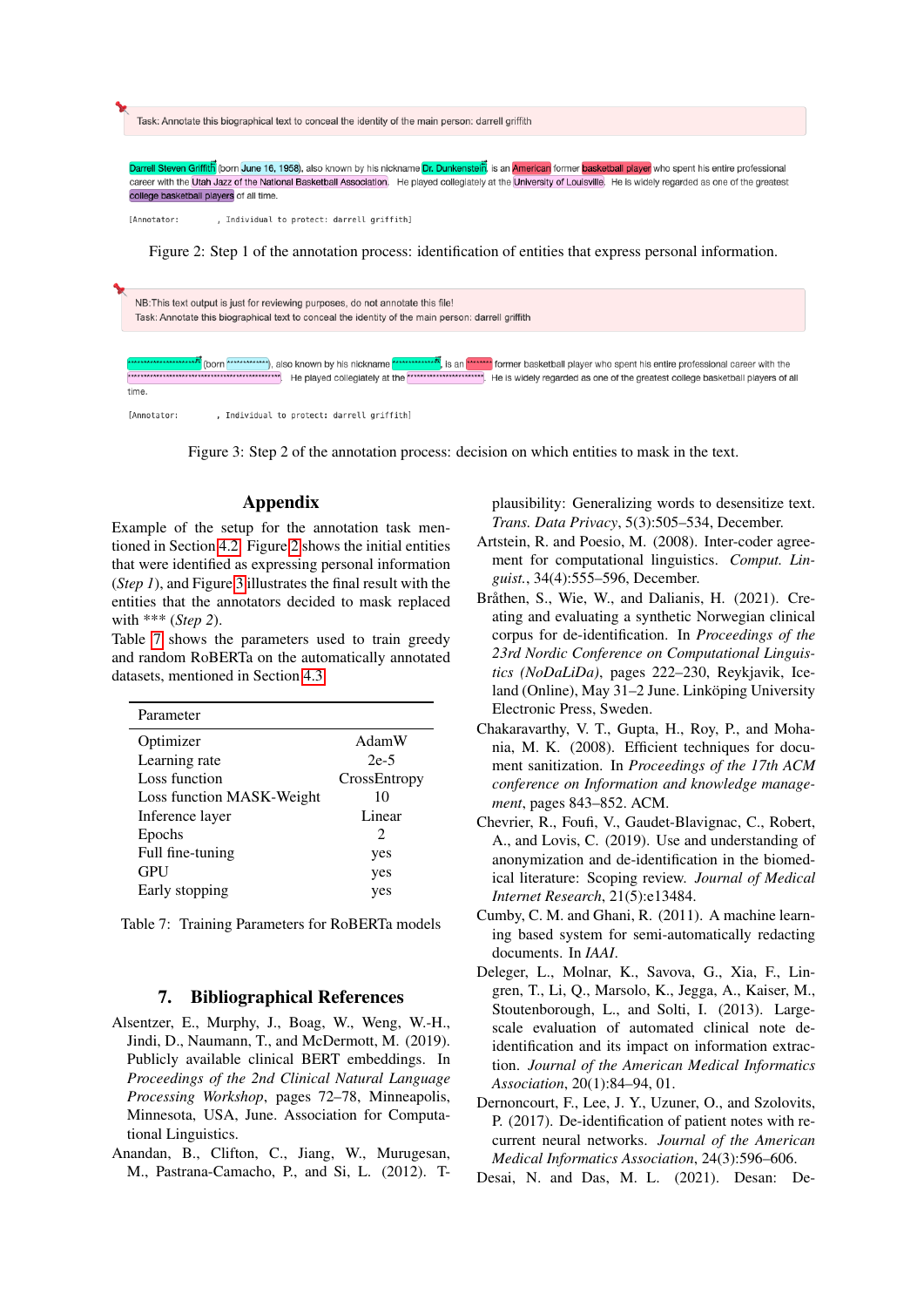anonymization against background knowledge in social networks. In *2021 12th International Conference on Information and Communication Systems (ICICS)*, pages 99–105.

- <span id="page-9-19"></span>Devlin, J., Chang, M.-W., Lee, K., and Toutanova, K. (2019). Bert: Pre-training of deep bidirectional transformers for language understanding.
- <span id="page-9-2"></span>Domingo-Ferrer, J., Sánchez, D., and Soria-Comas, J. (2016). *Database Anonymization: Privacy Models, Data Utility, and Microaggregation-based Intermodel Connections*. Synthesis Lectures on Information Security, Privacy & Trust. Morgan & Claypool Publishers.
- <span id="page-9-9"></span>Douglass, M., Cliffford, G., Reisner, A., Long, W., Moody, G., and Mark, R. (2005). De-identification algorithm for free-text nursing notes. In *Computers in Cardiology*, pages 331–334.
- <span id="page-9-14"></span>Dwork, C. and Roth, A. (2014). The algorithmic foundations of differential privacy. *Found. Trends Theor. Comput. Sci.*, 9(3–4):211–407, August.
- <span id="page-9-18"></span>El Emam, K. and Dankar, F. K. (2008). Protecting Privacy Using k-Anonymity. *Journal of the American Medical Informatics Association*, 15(5):627– 637, 09.
- <span id="page-9-1"></span>Elliot, M., Mackey, E., O'Hara, K., and Tudor, C. (2016). *The Anonymisation Decision-Making Framework*. UKAN, July.
- <span id="page-9-15"></span>Fernandes, N., Dras, M., and McIver, A. (2019). Generalised differential privacy for text document processing. In Flemming Nielson et al., editors, *Principles of Security and Trust - 8th International Conference, POST 2019, Held as Part of the European Joint Conferences on Theory and Practice of Software, ETAPS 2019, Prague, Czech Republic, April 6-11, 2019, Proceedings*, volume 11426 of *Lecture Notes in Computer Science*, pages 123–148. Springer.
- <span id="page-9-16"></span>Feyisetan, O., Diethe, T., and Drake, T. (2019). Leveraging hierarchical representations for preserving privacy and utility in text. In *2019 IEEE International Conference on Data Mining (ICDM)*, pages 210– 219. IEEE.
- <span id="page-9-0"></span>GDPR. (2016). General Data Protection Regulation. European Union Regulation 2016/679.
- <span id="page-9-13"></span>Golle, P. (2006). Revisiting the uniqueness of simple demographics in the US population. In *Proceedings of the 5th ACM workshop on Privacy in electronic society*, pages 77–80. ACM.
- <span id="page-9-5"></span>Hartman, T., Howell, M. D., Dean, J., Hoory, S., Slyper, R., Laish, I., Gilon, O., Vainstein, D., Corrado, G., Chou, K., Po, M. J., Williams, J., Ellis, S., Bee, G., Hassidim, A., Amira, R., Beryozkin, G., Szpektor, I., and Matias, Y. (2020). Customization scenarios for de-identification of clinical notes. *BMC medical informatics and decision making*, 20(1), January.
- <span id="page-9-11"></span>Hathurusinghe, R., Nejadgholi, I., and Bolic, M. (2021). A privacy-preserving approach to extraction

of personal information through automatic annotation and federated learning.

- <span id="page-9-4"></span>Johnson, A. E. W., Bulgarelli, L., and Pollard, T. J. (2020). Deidentification of free-text medical records using pre-trained bidirectional transformers. In *Proceedings of the ACM Conference on Health, Inference, and Learning*, CHIL '20, page 214–221, New York, NY, USA. Association for Computing Machinery.
- <span id="page-9-22"></span>Lebret, R., Grangier, D., and Auli, M. (2016). Neural text generation from structured data with application to the biography domain.
- <span id="page-9-7"></span>Liang, C., Yu, Y., Jiang, H., Er, S., Wang, R., Zhao, T., and Zhang, C. (2020). Bond: Bert-assisted opendomain named entity recognition with distant supervision. In *Proceedings of the 26th ACM SIGKDD International Conference on Knowledge Discovery & Data Mining*, pages 1054–1064.
- <span id="page-9-3"></span>Lison, P., Pilán, I., Sánchez, D., Batet, M., and Øvrelid, L. (2021). Anonymisation Models for Text Data: State of the Art, Challenges and Future Directions. In *Proceedings of the 59th Annual Meeting of the Association for Computational Linguistics and the 11th International Joint Conference on Natural Language Processing*.
- <span id="page-9-10"></span>Liu, Z., Tang, B., Wang, X., and Chen, Q. (2017). Deidentification of clinical notes via recurrent neural network and conditional random field. *J. of Biomedical Informatics*, 75(S):S34–S42, nov.
- <span id="page-9-20"></span>Liu, Y., Ott, M., Goyal, N., Du, J., Joshi, M., Chen, D., Levy, O., Lewis, M., Zettlemoyer, L., and Stoyanov, V. (2019). Roberta: A robustly optimized bert pretraining approach.
- <span id="page-9-17"></span>Manning, C. (2008). *Introduction to information retrieval*. Cambridge University Press, New York.
- <span id="page-9-6"></span>Mintz, M., Bills, S., Snow, R., and Jurafsky, D. (2009). Distant supervision for relation extraction without labeled data. In *Proceedings of the Joint Conference of the 47th Annual Meeting of the ACL and the 4th International Joint Conference on Natural Language Processing of the AFNLP*, pages 1003–1011, Suntec, Singapore, August. Association for Computational Linguistics.
- <span id="page-9-23"></span>Pilan, I., Lison, P., Øvrelid, L., Papadopoulou, A., ´ Sánchez, D., and Batet, M. (2022). The text anonymization benchmark (tab): A dedicated corpus and evaluation framework for text anonymization.
- <span id="page-9-21"></span>Ratner, A., Bach, S. H., Ehrenberg, H., Fries, J., Wu, S., and Ré, C. (2017). Snorkel: Rapid training data creation with weak supervision. *Proc. VLDB Endow.*, 11(3):269–282, November.
- <span id="page-9-8"></span>Ruch, P., Baud, R. H., Rassinoux, A. M., Bouillon, P., and Robert, G. (2000). Medical document anonymization with a semantic lexicon. *Proceedings of the AMIA Symposium*, pages 729–733.
- <span id="page-9-12"></span>Samarati, P. and Sweeney, L. (1998). Protecting privacy when disclosing information: k-anonymity and